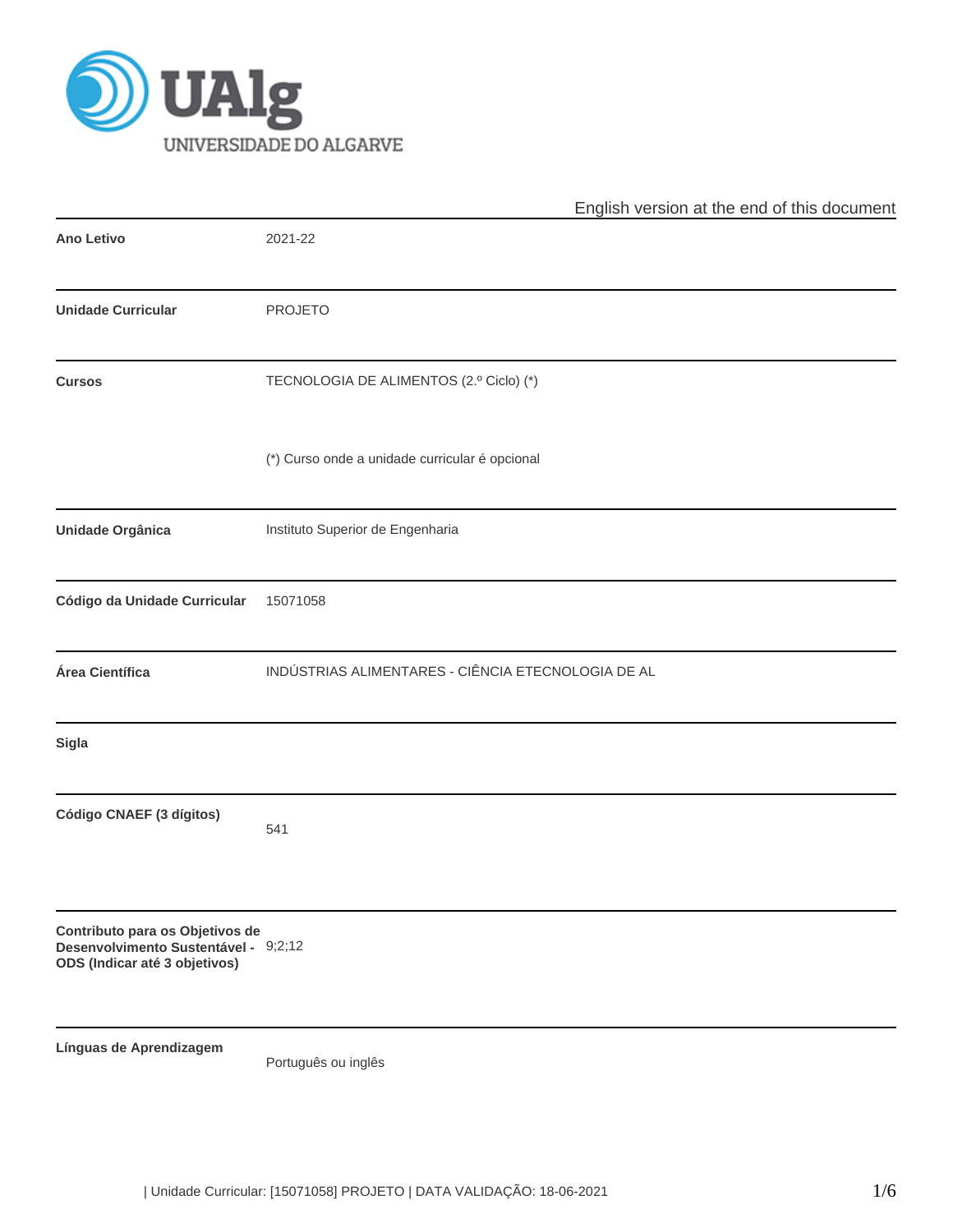

**Modalidade de ensino**

**Obrigatória** 

Docente Responsável Maria Margarida Cortês Vieira

| TIPO DE AULA<br>L DOCENTE<br><b>URMAS</b> | <b>TOTAL HORAS DE CONTACTO (*)</b> |
|-------------------------------------------|------------------------------------|
|-------------------------------------------|------------------------------------|

\* Para turmas lecionadas conjuntamente, apenas é contabilizada a carga horária de uma delas.

| <b>ANO</b> | PERIODO DE FUNCIONAMENTO* | <b>HORAS DE CONTACTO</b> | <b>HORAS TOTAIS DE TRABALHO</b> | <b>ECTS</b> |
|------------|---------------------------|--------------------------|---------------------------------|-------------|
|            |                           | 8001                     | 1680                            | -60         |

\* A-Anual;S-Semestral;Q-Quadrimestral;T-Trimestral

# **Precedências**

Sem precedências

## **Conhecimentos Prévios recomendados**

Unidades curriculares do primeiro ano do Mestrado em Tecnologia de Alimentos

## **Objetivos de aprendizagem (conhecimentos, aptidões e competências)**

Os alunos, em função dos seus interesses formativos, podem desenvolver o trabalho final de mestrado, na área de Ciência e Tecnologia de Alimentos, sob a forma de Dissertação, Projeto ou Estágio. Em qualquer dos casos os objetivos são:

- 1. Desenvolver e aprofundar conhecimentos no âmbito da área de estudos selecionada
- 2. Compreender e aplicar conhecimentos na resolução de problemas em situações novas
- 3. Integrar conhecimentos no desenvolvimento de soluções para problemas complexos e em situações de informação limitada
- 4. Emitir juízos ética e socialmente responsáveis
- 5. Comunicar, por escrito e oralmente, de uma forma clara e destituída de ambiguidade, os conhecimentos adquiridos, os resultados obtidos e a sua interpretação e as conclusões, a especialistas e a não especialistas
- 6. Adquirir competências que permitam uma aprendizagem ao longo da vida de um modo auto-orientado ou autónomo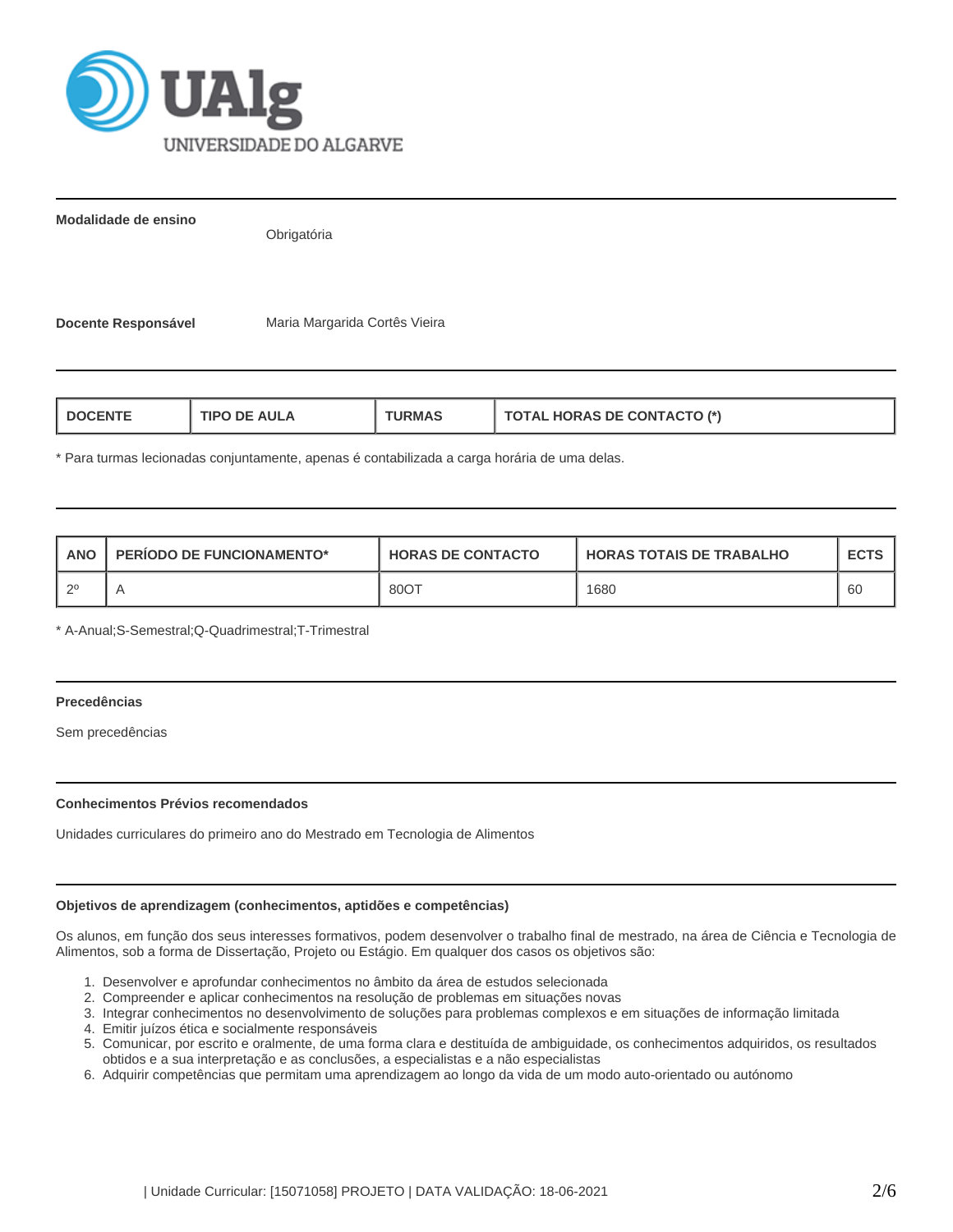

### **Conteúdos programáticos**

A dissertação, o projeto ou o estágio devem enquadrar-se no âmbito das matérias versadas num ciclo de estudos de mestrado em Tecnologia de Alimentos.

## **Metodologias de ensino (avaliação incluída)**

O plano de trabalho é definido pelo(s) Professor(es) Orientador(es) (no DEA, na UAlg ou noutras instituições de ensino superior) em estreito contacto com o estudante e descrito na Ficha Descritiva do Trabalho Final de mestrado. Esta Ficha inclui o enquadramento, os objetivos, as metodologias a utilizar e um cronograma para a execução do trabalho, sendo aprovada pela Comissão Coordenadora do curso e pelo CTC do ISE.

Do trabalho desenvolvido, o estudante deverá elaborar um documento escrito. Regularmente, haverá uma avaliação dos avanços, obstáculos e soluções encontrados.

Avaliação: O trabalho escrito será objeto de discussão e avaliação em provas públicas, nos termos e condições previstas pelo Regulamento da UAlg. À UC de Dissertação/Projeto/Estágio corresponderá uma nota (0 a 20 valores) ponderada com base no desempenho do estudante, na qualidade do trabalho desenvolvido, na capacidade de comunicação escrita e oral, e na capacidade de apresentação e argumentação.

#### **Bibliografia principal**

Não aplicável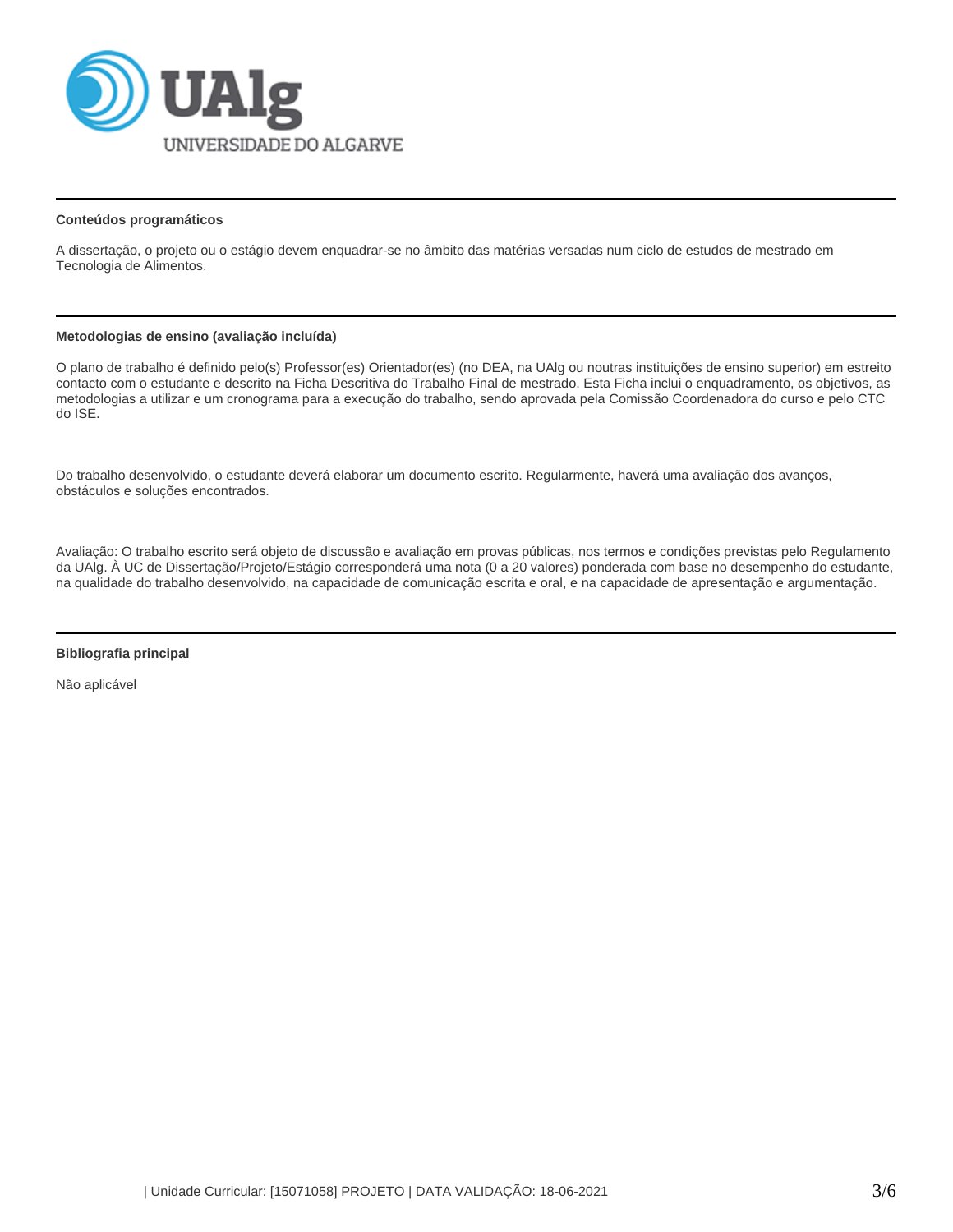

| <b>Academic Year</b>                                                                                   | 2021-22                                            |  |  |  |  |  |  |  |
|--------------------------------------------------------------------------------------------------------|----------------------------------------------------|--|--|--|--|--|--|--|
| <b>Course unit</b>                                                                                     | <b>PROJECT</b>                                     |  |  |  |  |  |  |  |
| <b>Courses</b>                                                                                         | FOOD TECHNOLOGY (2.º Ciclo) (*)<br>Common Branch   |  |  |  |  |  |  |  |
|                                                                                                        | (*) Optional course unit for this course           |  |  |  |  |  |  |  |
| <b>Faculty / School</b>                                                                                | INSTITUTE OF ENGINEERING                           |  |  |  |  |  |  |  |
| <b>Main Scientific Area</b>                                                                            | INDÚSTRIAS ALIMENTARES - CIÊNCIA ETECNOLOGIA DE AL |  |  |  |  |  |  |  |
| Acronym                                                                                                |                                                    |  |  |  |  |  |  |  |
| <b>CNAEF</b> code (3 digits)                                                                           | 541                                                |  |  |  |  |  |  |  |
| <b>Contribution to Sustainable</b><br><b>Development Goals - SGD</b><br>(Designate up to 3 objectives) | 9;2;12                                             |  |  |  |  |  |  |  |
| Language of instruction                                                                                | Portuguese or english                              |  |  |  |  |  |  |  |
| <b>Teaching/Learning modality</b>                                                                      | Mandatory                                          |  |  |  |  |  |  |  |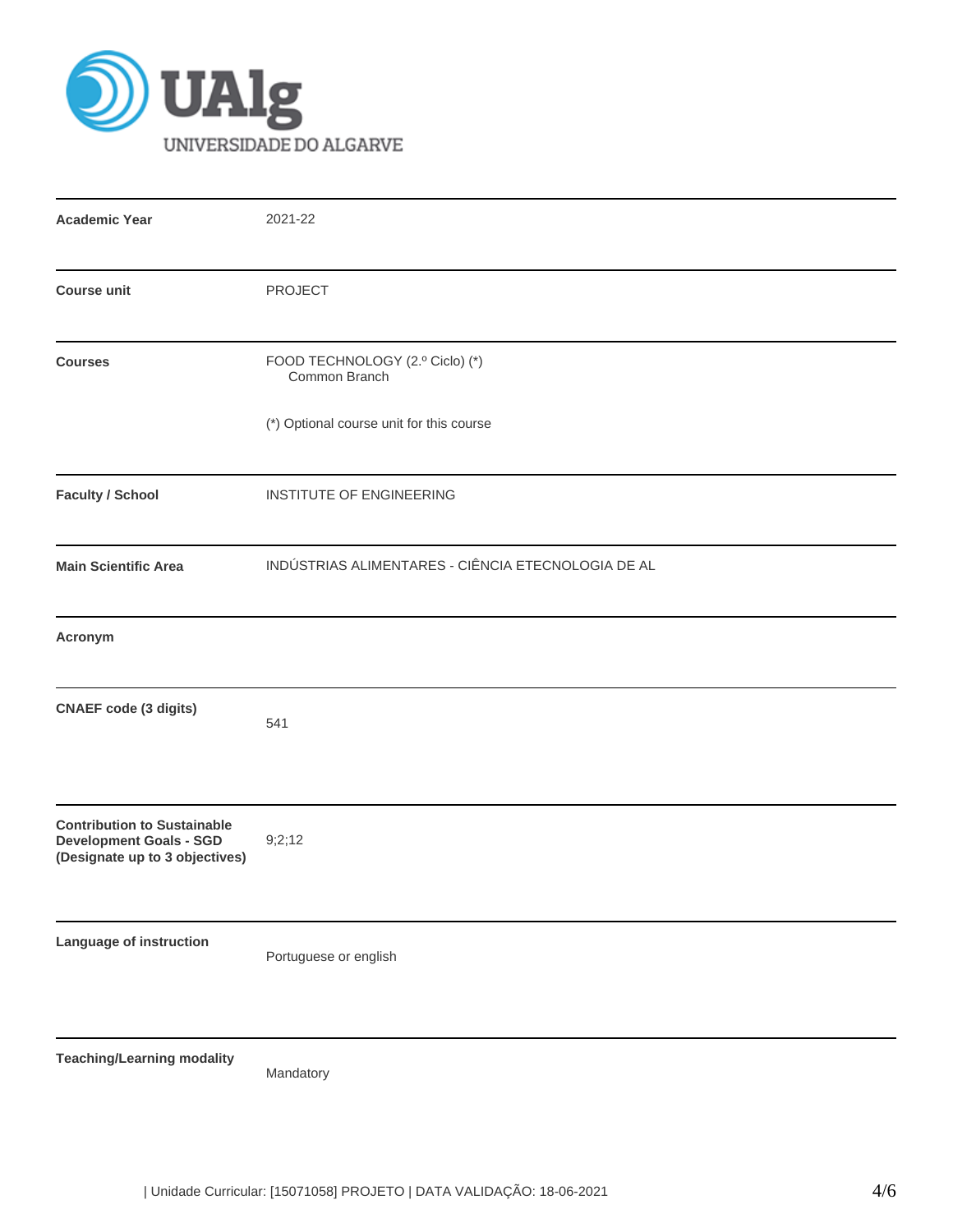

**Coordinating teacher** Maria Margarida Cortês Vieira

| <b>feaching</b><br>staff | ™ype | asses | lours<br>$\mathbf{r}$ |
|--------------------------|------|-------|-----------------------|

\* For classes taught jointly, it is only accounted the workload of one.

| <b>Contact hours</b> | тn |    |   |      |     | `otal                                                                                                                        |
|----------------------|----|----|---|------|-----|------------------------------------------------------------------------------------------------------------------------------|
|                      | ΙК | IЮ | Ш | ll8C | llс | 1680                                                                                                                         |
|                      |    |    |   |      |     | T. Theoretical: TD. Theoretical and prootical : DL. Drastical and laboratorial: TC. Eight Wark: C. Caminar: E. Training: OT. |

T - Theoretical; TP - Theoretical and practical ; PL - Practical and laboratorial; TC - Field Work; S - Seminar; E - Training; OT - Tutorial; O - Other

### **Pre-requisites**

no pre-requisites

### **Prior knowledge and skills**

Curricular units of the first year of the Food Technology Master

# **The students intended learning outcomes (knowledge, skills and competences)**

Students, taking into consideration their objectives, can develop their final MSc work, in the area of Food Science and Technology, as one of the following: Dissertation, Project or Internship. The learning objectives are:

- 1. Develop knowledge in the context of the selected study topic
- 2. Understand and apply knowledge to solve problems in new situations
- 3. Integrate knowledge in the development of solutions of complex problems and in situations of limited information
- 4. Emit ethically and socially responsible judgements
- 5. Communicate, in both oral and written formats, and clearly and unambiguously, the acquired knowledge, the findings as well as the analysis and conclusions reached, both to specialists and non-specialists
- 6. Acquire skills that allow continuing lifelong learning in a self-oriented or autonomous mode

### **Syllabus**

The dissertation, the project or the internship should be consistent with the topics of a 2<sup>nd</sup> Cycle study program in Food Technology.